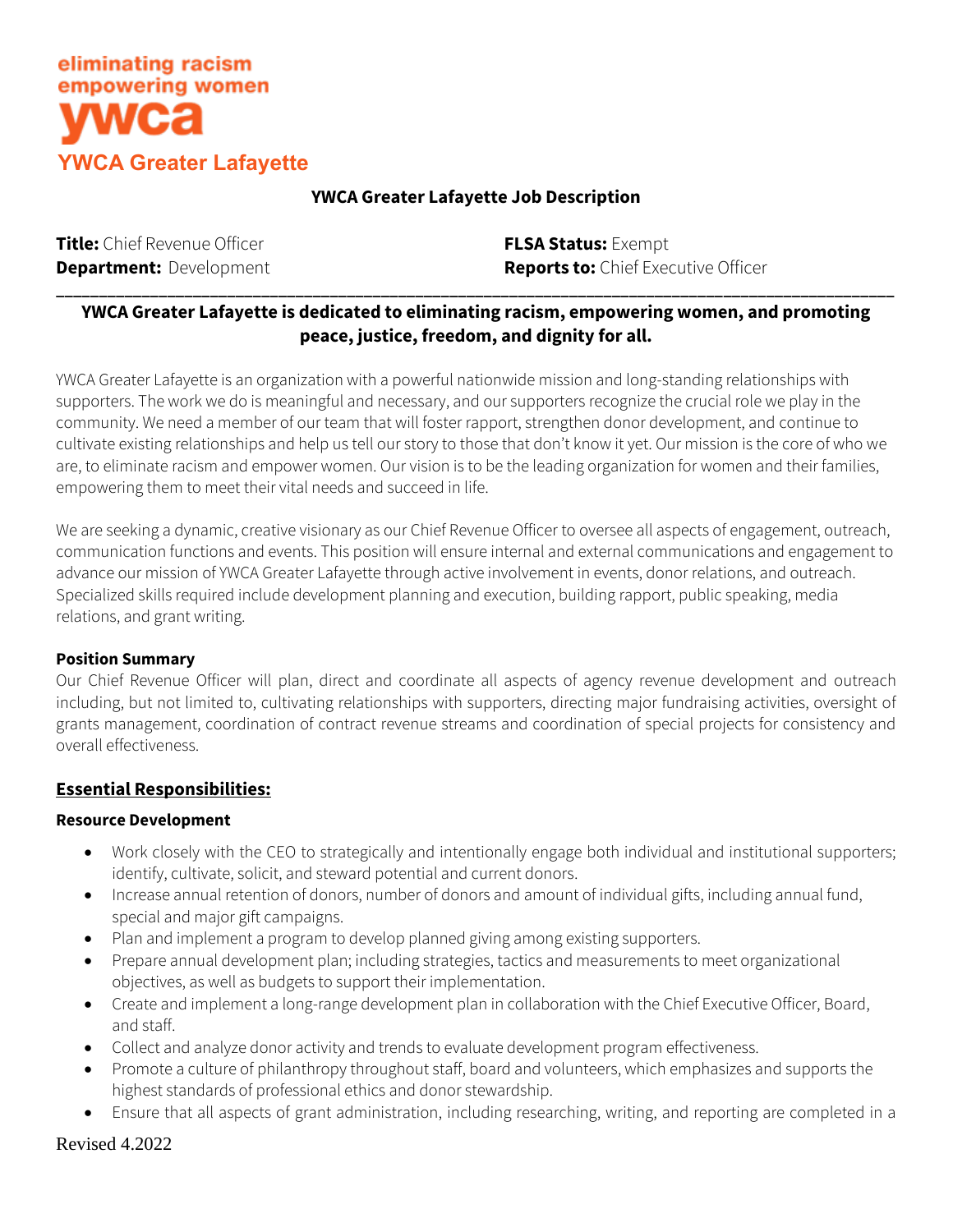timely manner.

• Work closely with the Leadership Team to ensure resources for all areas, including internal and external customers in a six-county area.

## **Outreach and Communications**

- Ensure Director of Communications has accurate, clear, detailed, and complete communications, including gift recognition.
- Assist Director of Communications & Engagement to seek out and Create opportunities for promotion of YWCA programs and events.
- Oversee creation/production of all outreach efforts for the agency; website, social media, print materials, media releases.
- Oversee work of Director of Communications and Engagement to prepare annual marketing plan; including strategies, tactics, and measurements to meet organizational objectives, as well as budgets to support their implementation.
- Lead support for signature engagement events Fundraising, Outreach and Awareness Months
- Assist with special events including program related awareness, volunteer recruitment and annual meeting.
- Ensure that all key supporter information is tracked in donor database capturing details in order to utilize for relationship building.

### **Administration**

- Serve as a member of the Leadership Team with duties tied to long term and strategic agency promotion.
- Responsible for managing staff and contracted vendors to ensure that all department functions are completed with consistency, a level of excellence and in a timely fashion.
- Partner with and manage YWCA Greater Lafayette committees (external, outreach, events, etc.) as needed.
- Other duties as assigned to meet the organization's goals.

## **Knowledge and Experience:**

- 7-10 years of related experience preferred; development, marketing, sales.
- Strong relationship building skills with ability to communicate in a professional manner with a wide range of people.
- Ability to exercise independent judgment and discretion when handling potentially confidential or sensitive manners.
- Strong time management skills: ability to take initiative to solve problems and work with minimum supervision.
- Strong skills in writing, planning, organizing, and evaluation of written/oral communications.
- Detail-oriented, accurate, organized, with ability to work under pressure and shift priorities in response to changing needs.
- Comfortable in handling a multitude of projects with overlapping deadlines.
- Continuously work as a team member and willingness to work with other teams, including professional work attitude/mannerisms.
- Must comply with the organization's policy of automobile insurance: must have a valid driver's license and personal automobile insurance coverage.
- Proficient in Microsoft Office including Outlook, Word, and Excel.
- Experience with utilizing a contact management software database.
- Flexibility to change work hours as needed.

# **Education:**

Bachelor's Degree in Business, Nonprofit Management, Philanthropic Studies, Communications, Marketing, or related major; or a combination of education and experience.

### Revised 4.2022